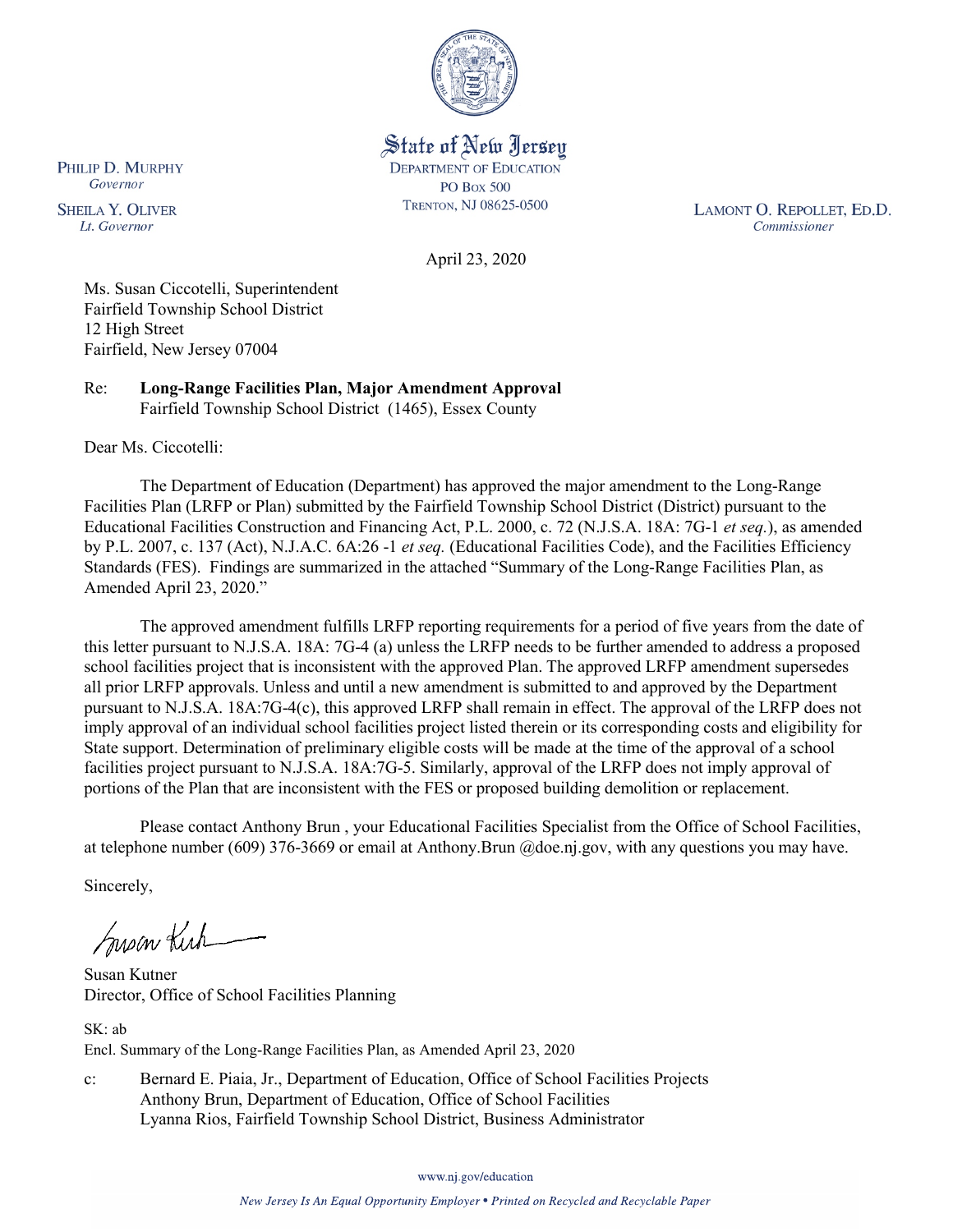# **Fairfield Township School District (1465) Summary of the Long-Range Facilities Plan, as Amended April 23, 2020**

The Department of Education (Department) has completed its review of the major amendment to the Long-Range Facilities Plan (LRFP or Plan) submitted by the Fairfield Township School District (District) pursuant to the Educational Facilities Construction and Financing Act, P.L. 2000, c. 72 (N.J.S.A. 18A: 7G-1 *et seq.*), as amended by P.L. 2007, c. 137 (Act), N.J.A.C. 6A:26-1 et seq. (Educational Facilities Code), and the Facilities Efficiency Standards (FES).

The following provides a summary of the District's approved amended LRFP. The summary is based on the standards set forth in the Act, the Educational Facilities Code, the FES, District-reported information in the Department's LRFP reporting system, and supporting documentation. The referenced reports in *italic* text are standard reports available on the Department's LRFP website.

#### **1. Inventory Overview**

The District is classified as a Regular Operating District (ROD) for funding purposes. It provides services for students in grades PK-8.

The District identified existing and proposed schools, sites, buildings, rooms, and site amenities in its LRFP. Table 1 lists the number of existing and proposed district schools, sites, and buildings. Detailed information can be found in the *School Asset Inventory Report* and the *Site Asset Inventory Report.*

**As directed by the Department, school facilities projects that have received initial approval by the Department and have been approved by the voters, if applicable, are represented as "existing" in the LRFP.** Approved projects that include new construction and/or the reconfiguration/reassignment of existing program space are as follows: n/a.

|  |  | Table 1: Number of Schools, School Buildings, and Sites |  |
|--|--|---------------------------------------------------------|--|
|--|--|---------------------------------------------------------|--|

|                                              | <b>Existing</b> | <b>Proposed</b> |
|----------------------------------------------|-----------------|-----------------|
| Number of Schools (assigned DOE school code) |                 |                 |
| Number of School Buildings <sup>1</sup>      |                 |                 |
| Number of Non-School Buildings <sup>2</sup>  |                 |                 |
| Number of Vacant Buildings                   |                 |                 |
| Number of Sites                              |                 |                 |

*1 Includes district-owned buildings and long-term leases serving students in district-operated programs 2 Includes occupied district-owned buildings not associated with a school, such as administrative or utility buildings*

Based on the existing facilities inventory submitted by the District:

- Schools using leased buildings (short or long-term):  $n/a$
- Schools using temporary classroom units (TCUs), excluding TCUs supporting construction: n/a
- Vacant/unassigned school buildings:  $n/a$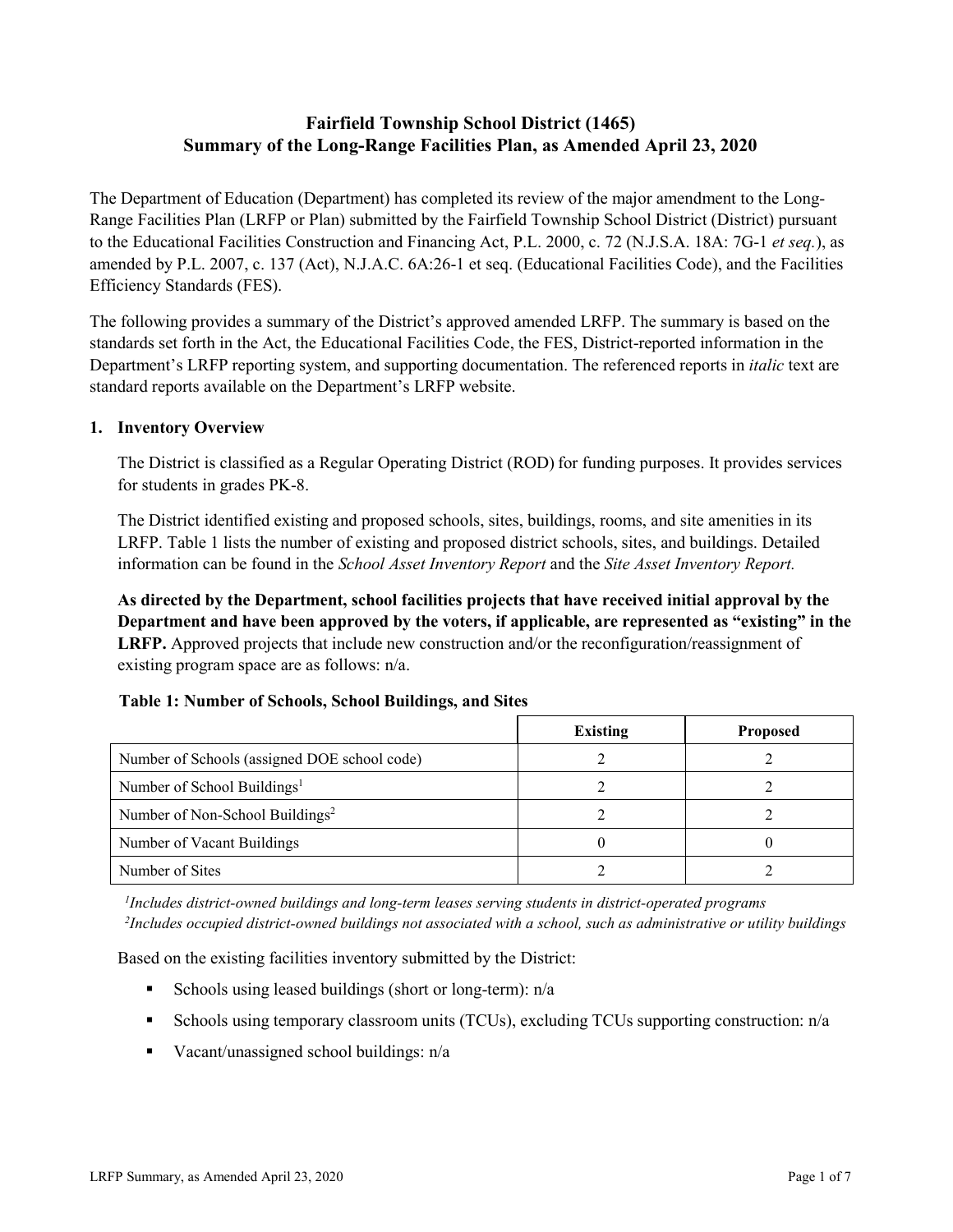**FINDINGS** The Department has determined that the proposed inventory is adequate for approval of the District's LRFP amendment. However, the LRFP determination does not imply approval of an individual school facilities project listed within the LRFP; the District must submit individual project applications for project approval.

# **2. District Enrollments**

The District determined the number of students, or "proposed enrollments," to be accommodated for LRFP planning purposes on a district-wide basis and in each school.

The Department minimally requires the submission of a standard cohort-survival projection using historic enrollment data from the Application for School State Aid (ASSA) or NJ Smart. The cohort-survival method projection method forecasts future students based upon the survival of the existing student population as it moves from grade to grade. A survival ratio of less than 1.00 indicates a loss of students, while a survival ratio of more than 1.00 indicates the class size is increasing. For example, if a survival ratio tracking first to second grade is computed to be 1.05, the grade size is increasing by 5% from one year to the next. The cohort-survival projection methodology works well for communities with stable demographic conditions. Atypical events impacting housing or enrollments, such as an economic downturn that halts new housing construction or the opening of a charter or private school, typically makes a cohort-survival projection less reliable.

#### **Proposed enrollments are based on a standard cohort-survival enrollment projection.**

Adequate supporting documentation was submitted to the Department to justify the proposed enrollments. Table 2 provides a comparison of existing and projected enrollments. All totals include special education students.

|                              | <b>Existing Enrollments</b> | <b>District Proposed Enrollments</b> |
|------------------------------|-----------------------------|--------------------------------------|
| <b>Grades</b>                | 2019-20                     | 2024-25                              |
| PK (excl. private providers) |                             | 23                                   |
| Grades K-5                   | 555                         | 667                                  |
| Grades 6-8                   | 97                          | 109                                  |
| Grades 9-12                  |                             |                                      |
| <b>Totals</b>                | 667                         | 799                                  |

# **Table 2: Enrollments**

**FINDINGS** The Department has determined the District's proposed enrollments to be acceptable for approval of the District's LRFP amendment. The Department will require a current enrollment projection at the time an application for a school facilities project is submitted incorporating the District's most recent enrollments in order to verify that the LRFP's planned capacity is appropriate for the updated enrollments.

# **3. District Practices Capacity**

Based on information provided in the room inventories, *District Practices Capacity* was calculated for each school building to determine whether adequate capacity is proposed for the projected enrollments based on district scheduling and class size practices. The capacity totals assume instructional buildings can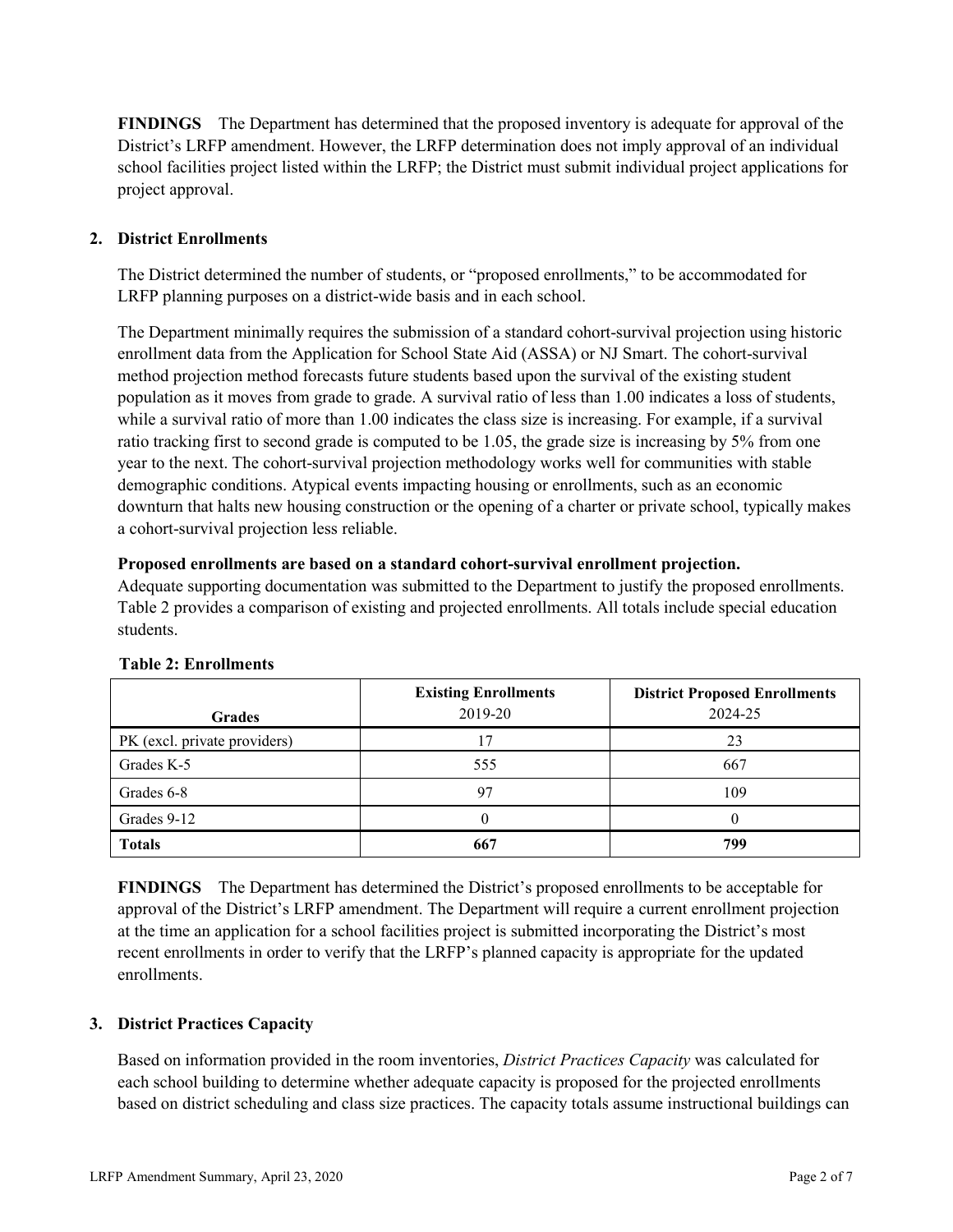be fully utilized regardless of school sending areas, transportation, and other operational issues. The calculations only consider district-owned buildings and long-term leases; short term leases and temporary buildings are excluded. A capacity utilization factor of 90% for classrooms serving grades K-8 and 85% for classrooms serving grades 9-12 is applied in accordance with the FES. No capacity utilization factor is applied to preschool classrooms.

In certain cases, districts may achieve adequate District Practices Capacity to accommodate enrollments but provide inadequate square feet per student in accordance with the FES, resulting in educational adequacy issues and "Unhoused Students." Unhoused students are considered in the "Functional Capacity" calculations used to determine potential State support for school facilities projects and are analyzed in Section 4.

Table 3 provides a summary of proposed enrollments and existing and proposed District-wide capacities. Detailed information can be found in the LRFP website reports titled *FES and District Practices Capacity Report, Existing Rooms Inventory Report, and Proposed Rooms Inventory Report.*

| <b>Grades</b>     | <b>Proposed</b><br><b>Enrollments</b> | <b>Existing</b><br><b>District</b><br><b>Practices</b><br>Capacity | <b>Existing</b><br>Deviation* | <b>Proposed</b><br><b>District</b><br><b>Practices</b><br>Capacity | Proposed<br>Deviation* |
|-------------------|---------------------------------------|--------------------------------------------------------------------|-------------------------------|--------------------------------------------------------------------|------------------------|
| Elementary (PK-5) | 690                                   | 533.43                                                             | $-156.57$                     | 769.11                                                             | 79.11                  |
| Middle $(6-8)$    | 109                                   | 70.47                                                              | $-38.53$                      | 113.04                                                             | 4.04                   |
| High $(9-12)$     | $\theta$                              | 0.00                                                               | 0.00                          | 0.00                                                               | 0.00                   |
| <b>Totals</b>     | 779                                   | 603.10                                                             | $-195.10$                     | 882.15                                                             | 83.15                  |

**Table 3: District Practices Capacity Analysis**

*\* Positive numbers signify surplus capacity; negative numbers signify inadequate capacity. Negative values for District Practices capacity are acceptable for approval if proposed enrollments do not exceed 100% capacity utilization.*

Considerations:

- **Based on the proposed enrollments and existing room inventories, the District is projected to have** inadequate capacity for the following grade groups, assuming all school buildings can be fully utilized: PK-5, 6-8.
- Adequate justification has been provided by the District if the proposed capacity for a school significantly deviates from the proposed enrollments. Generally, surplus capacity is acceptable for LRFP approval if additional capacity is not proposed through new construction.

**FINDINGS**The Department has determined that proposed District capacity, in accordance with the proposed enrollments, is adequate for approval of the District's LRFP amendment. The Department will require a current enrollment projection at the time an application for a school facilities project is submitted, incorporating the District's most recent Fall Enrollment Report, in order to verify that the LRFP's planned capacity meets the District's updated enrollments.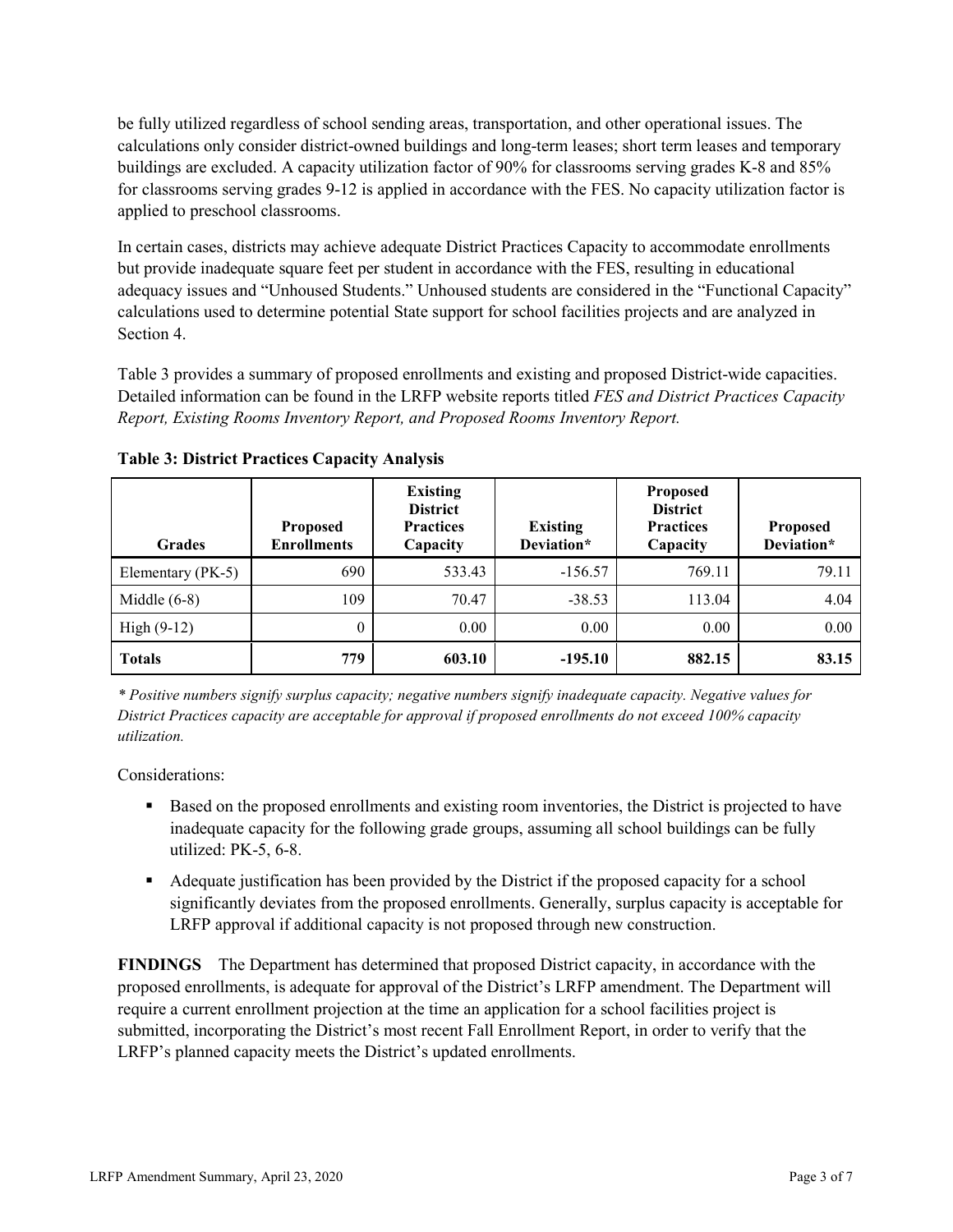#### **4. New Construction Funding Eligibility**

*Functional Capacity* was calculated and compared to the proposed enrollments to provide a **preliminary estimate** of Unhoused Students and new construction funding eligibility. **Final determinations will be made at the time of project application approvals.**

*Functional Capacity* is the adjusted gross square footage of a school building *(total gross square feet minus excluded space)* divided by the minimum area allowance per full-time equivalent student for the grade level contained therein. *Unhoused Students* is the number of students projected to be enrolled in the District that exceeds the Functional Capacity of the District's schools pursuant to N.J.A.C. 6A:26-2.2(c). *Excluded Square Feet* includes (1) square footage exceeding the FES for any pre-kindergarten, kindergarten, general education, or self-contained special education classroom; (2) grossing factor square footage *(corridors, stairs, mechanical rooms, etc.)* that exceeds the FES allowance, and (3) square feet proposed to be demolished or discontinued from use. Excluded square feet may be revised during the review process for individual school facilities projects.

Table 4 provides a preliminary assessment of the Functional Capacity, Unhoused Students, and Estimated Maximum Approved Area for Unhoused Students for each FES grade group. The calculations exclude temporary facilities and short-term leased buildings. School buildings proposed for whole or partial demolition or reassignment to a non-school use are excluded from the calculations pending project application review. If a building is proposed to be reassigned to a different school, the square footage is applied to the proposed grades after reassignment. Buildings that are not assigned to a school are excluded from the calculations. In addition, only preschool students eligible for state funding (former ECPA students) are included. Detailed information concerning the calculations can be found in the *Functional Capacity and Unhoused Students Report* and the *Excluded Square Footage Report.*

|                                                | <b>PK/K-5</b> | $6 - 8$  | $9 - 12$ | <b>Total</b> |
|------------------------------------------------|---------------|----------|----------|--------------|
| PK Eligible Students/K-12 Proposed Enrollments | 690           | 109      | $\theta$ |              |
| FES Area Allowance (SF/student)                | 125.00        | 134.00   | 151.00   |              |
| <b>Prior to Completion of Proposed Work:</b>   |               |          |          |              |
| <b>Existing Gross Square Feet</b>              | 87,831        | 9,888    | $\theta$ | 97,719       |
| Adjusted Gross Square Feet                     | 82,790        | 9,689    | $\theta$ | 92,479       |
| <b>Adjusted Functional Capacity</b>            | 658.16        | 76.19    | 0.00     |              |
| <b>Unhoused Students</b>                       | 18.34         | 32.81    | 0.00     |              |
| Est. Max. Area for Unhoused Students           | 2,355.44      | 4,396.76 | 0.00     |              |
| <b>After Completion of Proposed Work:</b>      |               |          |          |              |
| Gross Square Feet                              | 120,549       | 18,356   | $\theta$ | 138,905      |
| New Gross Square Feet                          | 32,705        | 8,459    | $\Omega$ | 41,164       |
| Adjusted Gross Square Feet                     | 115,495       | 18,148   | $\Omega$ | 133,643      |
| <b>Functional Capacity</b>                     | 916.16        | 142.71   | 0.00     |              |
| Unhoused Students after Construction           | 0.00          | 0.00     | 0.00     |              |
| Est. Max. Area Remaining                       | 0.00          | 0.00     | 0.00     |              |

**Table 4: Estimated Maximum Approved Area for Unhoused Students**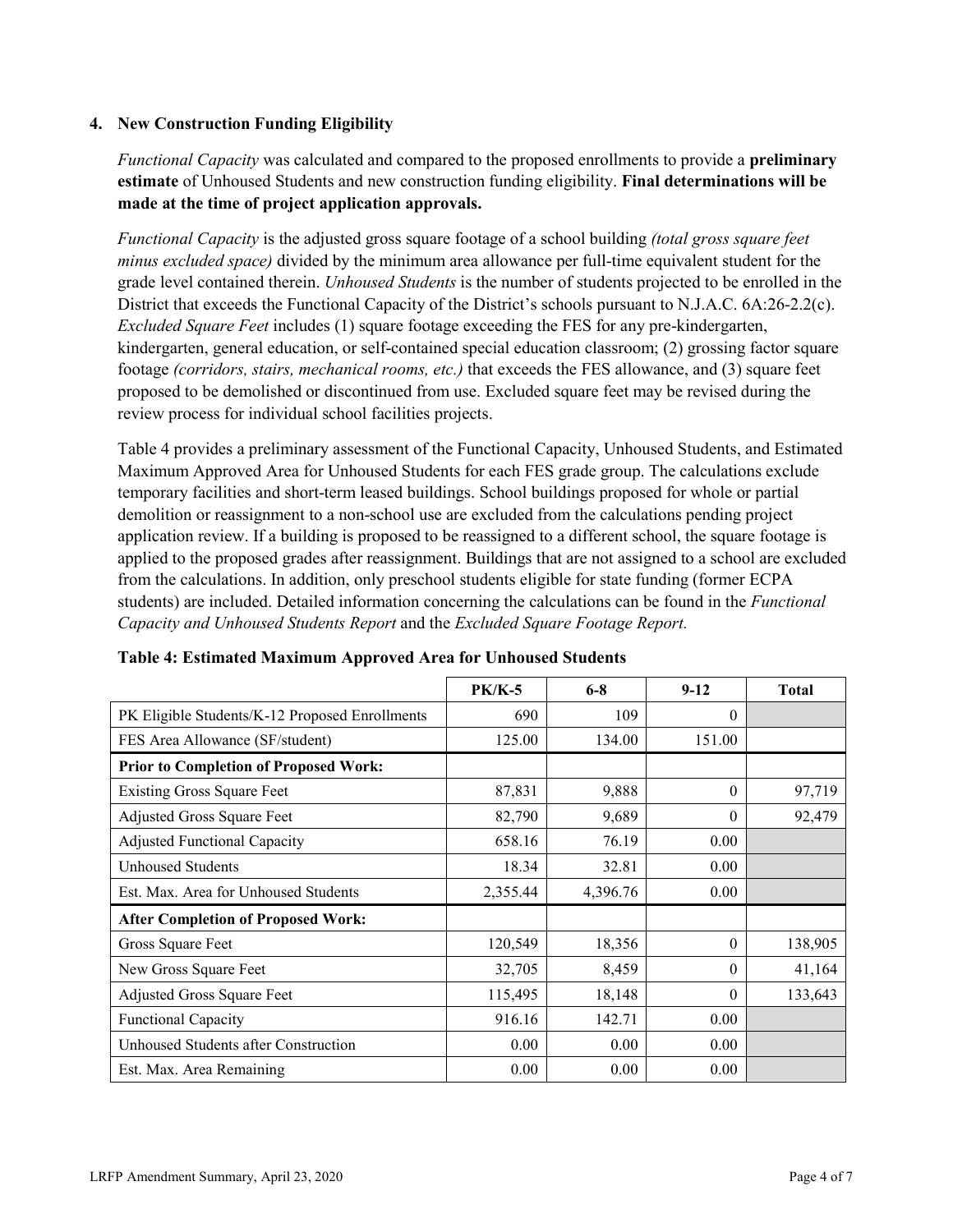Facilities used for non-instructional or non-educational purposes are ineligible for State support under the Act. However, projects for such facilities shall be reviewed by the Department to determine whether they are consistent with the District's LRFP and whether the facility, if it is to house students (full or part time) conforms to educational adequacy requirements. These projects shall conform to all applicable statutes and regulations.

Estimated costs represented in the LRFP by the District are for capital planning purposes only. The estimates are not intended to represent preliminary eligible costs or final eligible costs of approved school facilities projects.

Considerations:

- The District does not have approved projects pending completion, as noted in Section 1, that impact the Functional Capacity calculations.
- The Functional Capacity calculations *exclude* square feet proposed for demolition or discontinuation for the following FES grade groups and school buildings pending a feasibility study and project review: n/a.
- Based on the preliminary assessment, the District has Unhoused Students prior to the completion of proposed work for the following FES grade groups: PK-5, 6-8.
- New construction is proposed for the following FES grade groups: PK-5, 6-8.
- **Proposed new construction exceeds the estimated maximum area allowance for Unhoused** Students prior to the completion of the proposed work for the following grade groups: PK-5, 6-8.
- The District, based on the preliminary LRFP assessment, will not have Unhoused Students after completion of the proposed LRFP work. If the District is projected to have Unhoused Students, adequate justification has been provided to confirm educational adequacy in accordance with Section 6 of this determination.

**FINDINGS** Functional Capacity and Unhoused Students calculated in the LRFP are preliminary estimates. Preliminary Eligible Costs (PEC) and Final Eligible Costs (FEC) will be included in the review process for specific school facilities projects. A feasibility study undertaken by the District is required if building demolition or replacement is proposed per N.J.A.C. 6A:26-2.3(b)(10).

# **5. Proposed Work**

The District assessed program space, capacity, and physical plant deficiencies to determine corrective actions. Capital maintenance, or *"system actions,"* address physical plant deficiencies due to operational, building code, and /or life cycle issues. Inventory changes, or *"inventory actions,*" add, alter, or eliminate sites, site amenities, buildings, and/or rooms.

The Act (N.J.S.A. 18A:7G-7b) provides that all school facilities shall be deemed suitable for rehabilitation unless a pre-construction evaluation undertaken by the District demonstrates to the satisfaction of the Commissioner that the structure might pose a risk to the safety of the occupants even after rehabilitation or that rehabilitation is not cost-effective. Pursuant to N.J.A.C. 6A:26-2.3(b)(10), the Commissioner may identify school facilities for which new construction is proposed in lieu of rehabilitation for which it appears from the information presented that new construction is justified, provided, however, that for such school facilities so identified, the District must submit a feasibility study as part of the application for the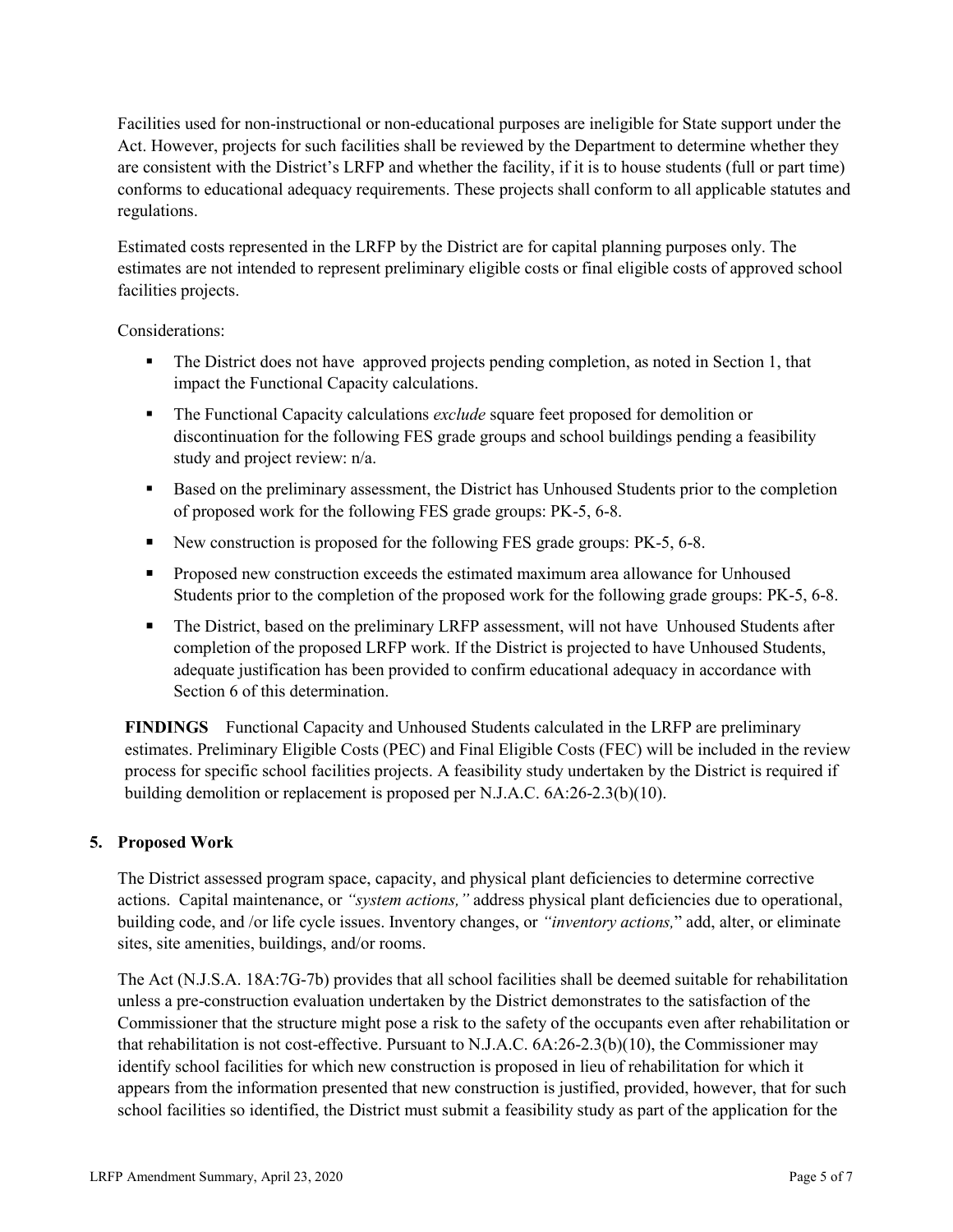specific school facilities project. The cost of each proposed building replacement is compared to the cost of additions or rehabilitation required to eliminate health and safety deficiencies and to achieve the District's programmatic model.

Table 5 lists the scope of work proposed for each school based on the building(s) serving their student population. Proposed inventory changes are described in the LRFP website reports titled *"School Asset Inventory Report and "Proposed Room Inventory Report."* Information concerning proposed systems work, or capital maintenance can be found in the "LRFP Systems Actions Summary Report".

With the completion of the proposed work, the following schools are proposed to be eliminated: n/a; the following schools are proposed to be added: n/a.

| <b>Proposed Scope of Work</b>                                                                  | <b>Applicable Schools</b>                                                            |  |  |
|------------------------------------------------------------------------------------------------|--------------------------------------------------------------------------------------|--|--|
| Renovation only (no new construction)                                                          |                                                                                      |  |  |
| System actions only (no inventory actions)                                                     | n/a                                                                                  |  |  |
| Existing inventory actions only (no systems actions)                                           | n/a                                                                                  |  |  |
| Systems and inventory changes                                                                  | n/a                                                                                  |  |  |
| <b>New construction</b>                                                                        |                                                                                      |  |  |
| Building addition only (no systems or existing inventory actions)                              | n/a                                                                                  |  |  |
| Renovation and building addition (system, existing inventory,<br>and new construction actions) | Adlai Stevenson Elementary School (005)<br>Winston Churchill Elementary School (030) |  |  |
| New building on existing site.                                                                 | n/a                                                                                  |  |  |
| New building on new or expanded site                                                           | n/a                                                                                  |  |  |
| Site and building disposal (in addition to above scopes)                                       |                                                                                      |  |  |
| Partial building demolition                                                                    | n/a                                                                                  |  |  |
| Whole building demolition                                                                      | n/a                                                                                  |  |  |
| Site and building disposal or discontinuation of use                                           | n/a                                                                                  |  |  |

**Table 5. School Building Scope of Work**

**FINDINGS** The Department has determined that the proposed work is adequate for approval of the District's LRFP amendment. However, Department approval of proposed work in the LRFP does not imply the District may proceed with a school facilities project. The District must submit individual project applications with cost estimates for Department project approval. Both school facilities project approval and other capital project review require consistency with the District's approved LRFP.

#### **6. Proposed Room Inventories and the Facilities Efficiency Standards**

The District's proposed school buildings were evaluated to assess general educational adequacy in terms of compliance with the FES area allowance pursuant to N.J.A.C. 6A:26-2.2 and 2.3.

District schools proposed to provide less square feet per student than the FES after the completion of proposed work as indicated in Table 5 are as follows: n/a.

**FINDINGS** The Department has determined that the District's proposed room inventories are adequate for LRFP approval. If school(s) are proposed to provide less square feet per student than the FES area allowance, the District has provided justification indicating that the educational adequacy of the facility